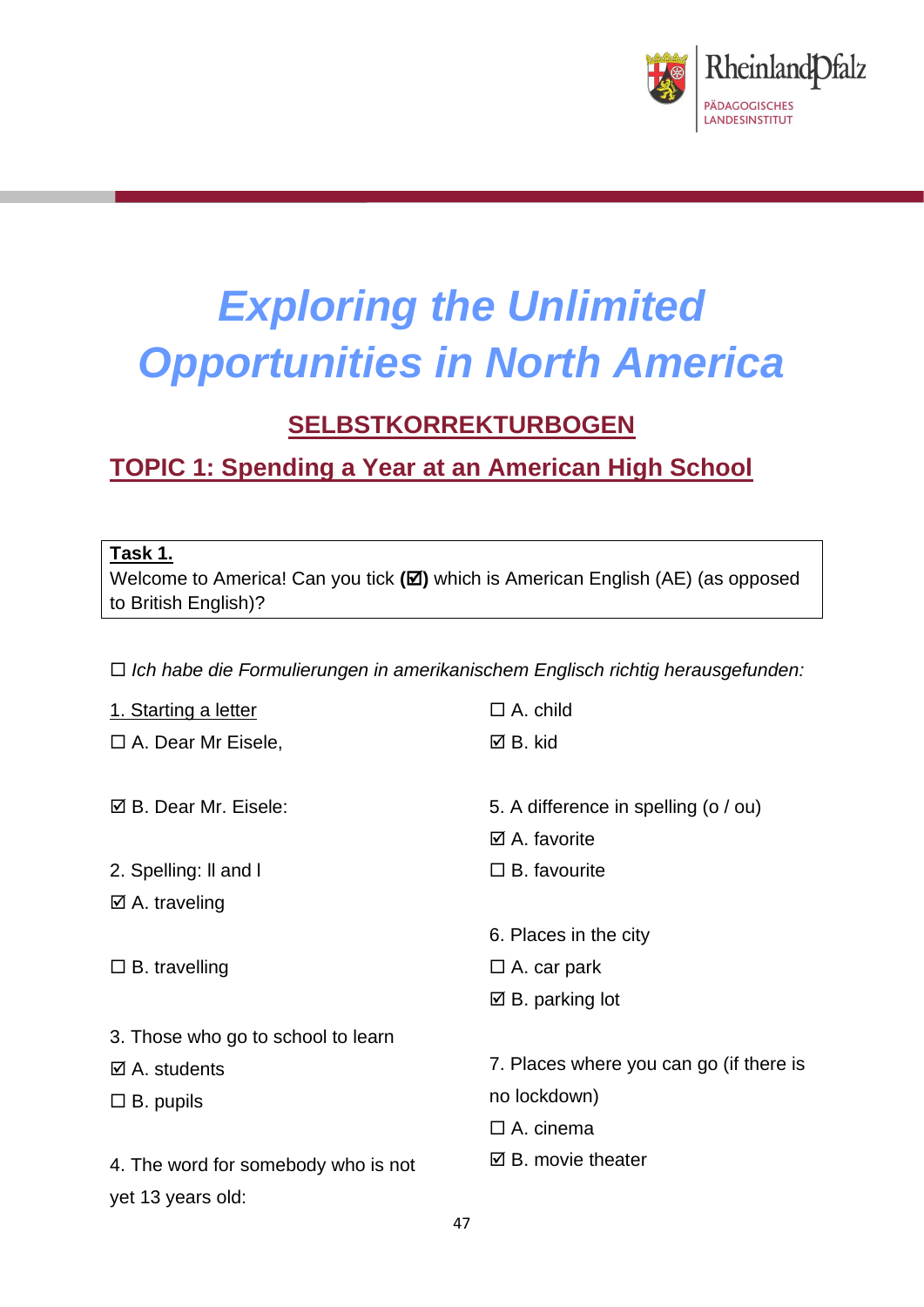

8. Clothes

 $\Box$  A. pullover

**Ø B.** sweater

**Task 2.** So many adventures along the way! Put Jonas's adventures into the right order: German airport Meeting his host parents Having pizza Making Plans for MondayWaking up too early Airport in Charlotte, South Carolina  $|$  Airport in Charleston, South Carolina

*Ich habe Jonas' Abenteuer in die richtige Reihenfolge gebracht:*

- *1. German airport*
- 2. *Airport in Charlotte, South Carolina*
- *3. Airport in Charleston, South Carolina*
- 4. *Meeting host parents*
- 5. *Having pizza*
- 6. *Waking up too early*
- 7. *Making plans for Monday*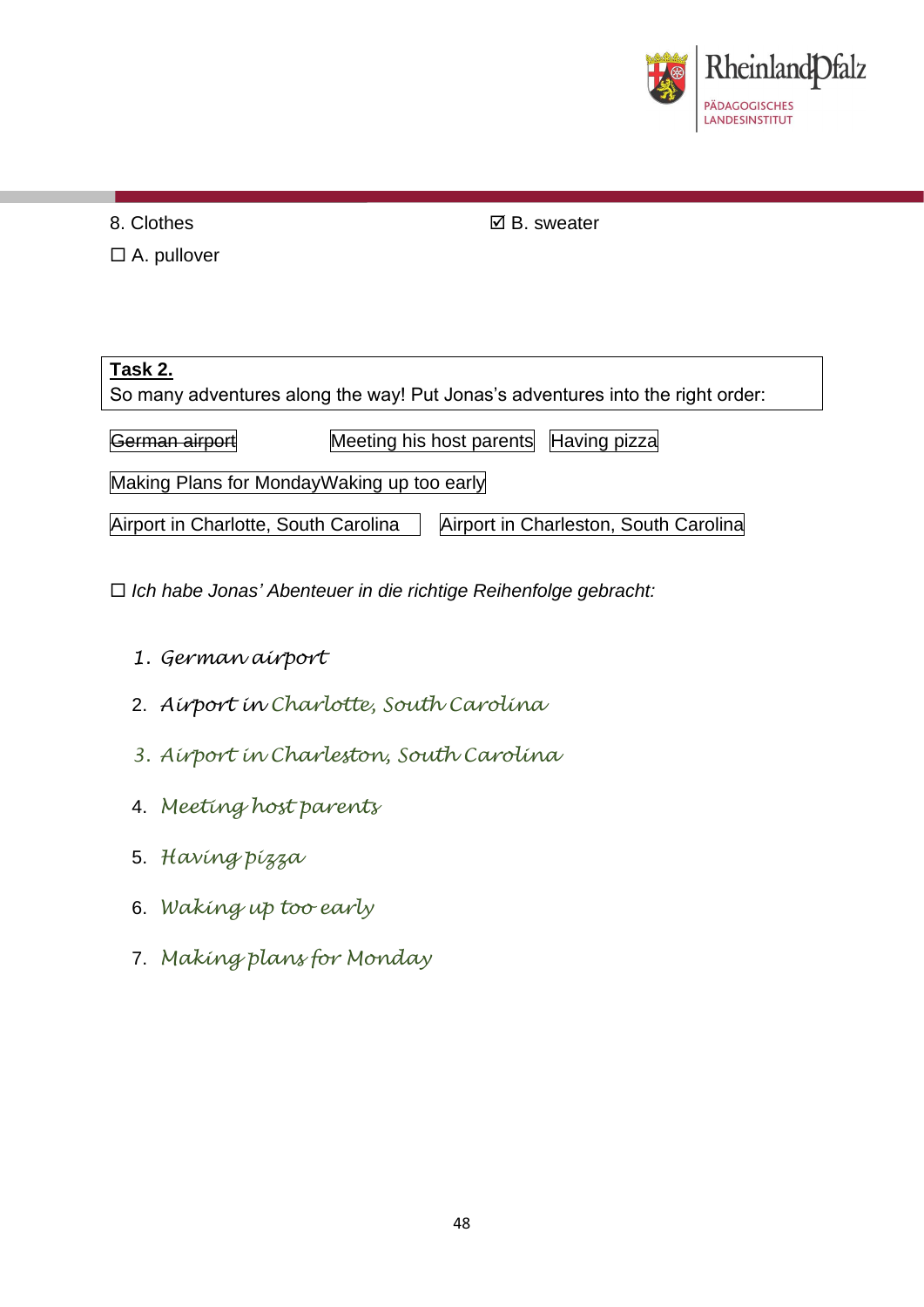

**Task 3.** Answer the questions.

*Ich habe alle Fragen richtig beantwortet:*

- 1. How did Jonas get to Charleston? **Jonas got to Charleston by plane.**
- 2. Who was waiting for Jonas at the airport? **The school counselor was waiting for Jonas at the airport.**
- 3. Why did Jonas wake up so early? **Jonas woke up so early because he was excited and very nervous.**
- 4. What do you know about his host family? **Jonas's host family are young and have a six-year-old son, Tony.**
- 5. Why is Jonas going to school on Monday? **He is going to school on Monday to get his timetable.**

#### **Task 4.**

Think of at least five questions you would like to ask Jonas. Write them down:

- *Ich habe mindestens fünf eigene Fragen formuliert, z.B:*
	- 1. What are you most excited about?
	- 2. Do you like your first stay in the USA?
	- 3. How was your flight from Germany to Charleston?
	- 4. How do you like your host school?
	- 5. Do you like Tony?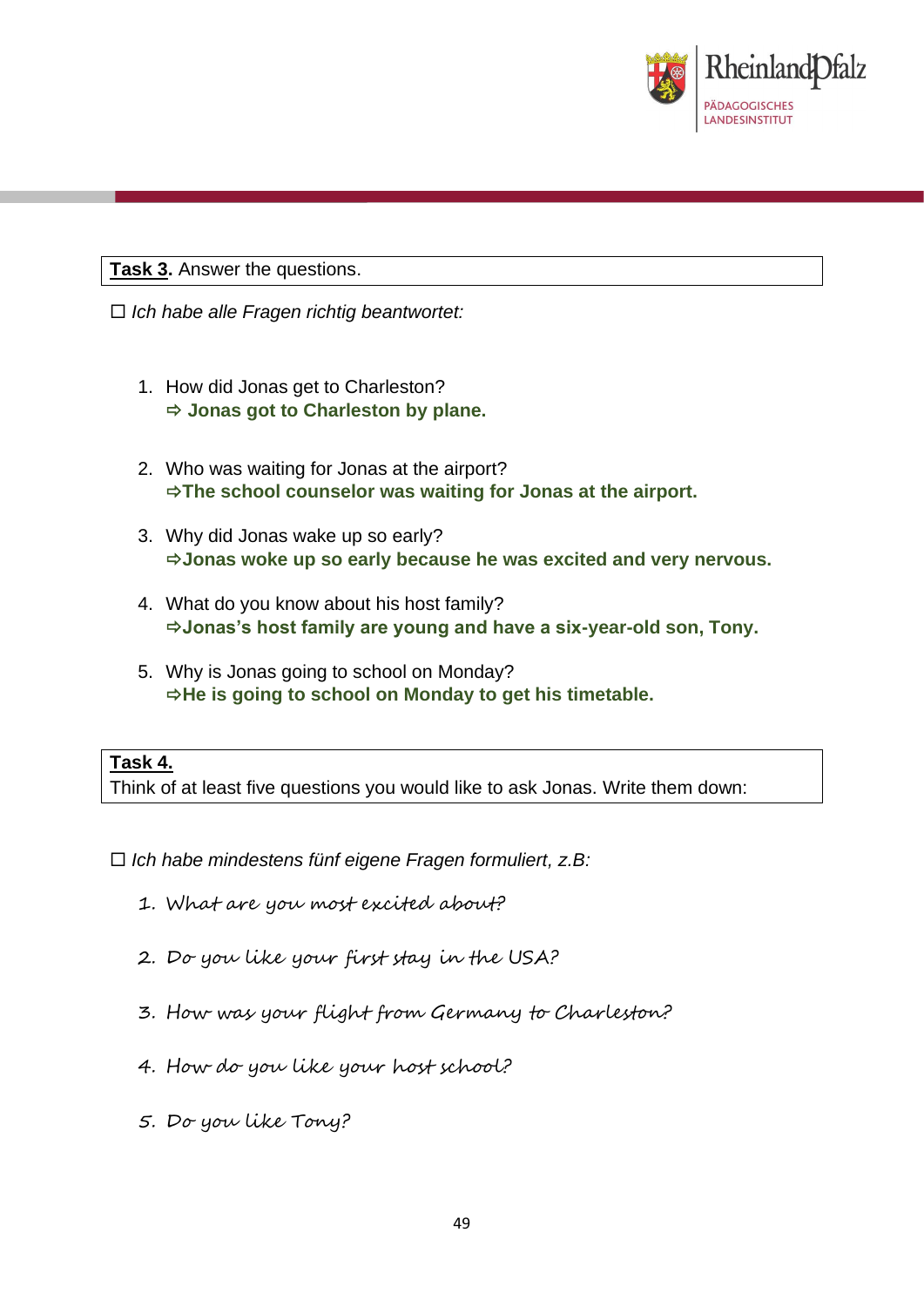

### **Task 5.**

Put the sentence parts into the correct order and learn about the American school system.

*Ich habe alle 16 Sätze in die richtige Reihenfolge gebracht und aufgeschrieben:*

1. students• pupils • in the USA • are called.

**In the USA, pupils are called students.**

2. kids• at the age of five • start school.

**Kids start school at the age of five.**

3. they• to elementary school  $\cdot$  go  $\cdot$  for the first six years.

**They go to elementary school for the first six years.**

4. then• pass on to • they • middle school.

**Then they pass on to middle school.**

5. middle school ages • from 10 • 14 • range.

**The middle school ages range from 10 to 14.**

6. after grade 8 • go • they •to high school.

**After grade 8, they go to high school.**

7. can• at high school • some of their courses • choose • the students.

**At high school the students can choose some of their courses.**

- 8. but all students usually English, History, Math must and P.E. (Physical Education) Sports • take.
	- **But all students usually must take English, History, Math and P.E. Sports.**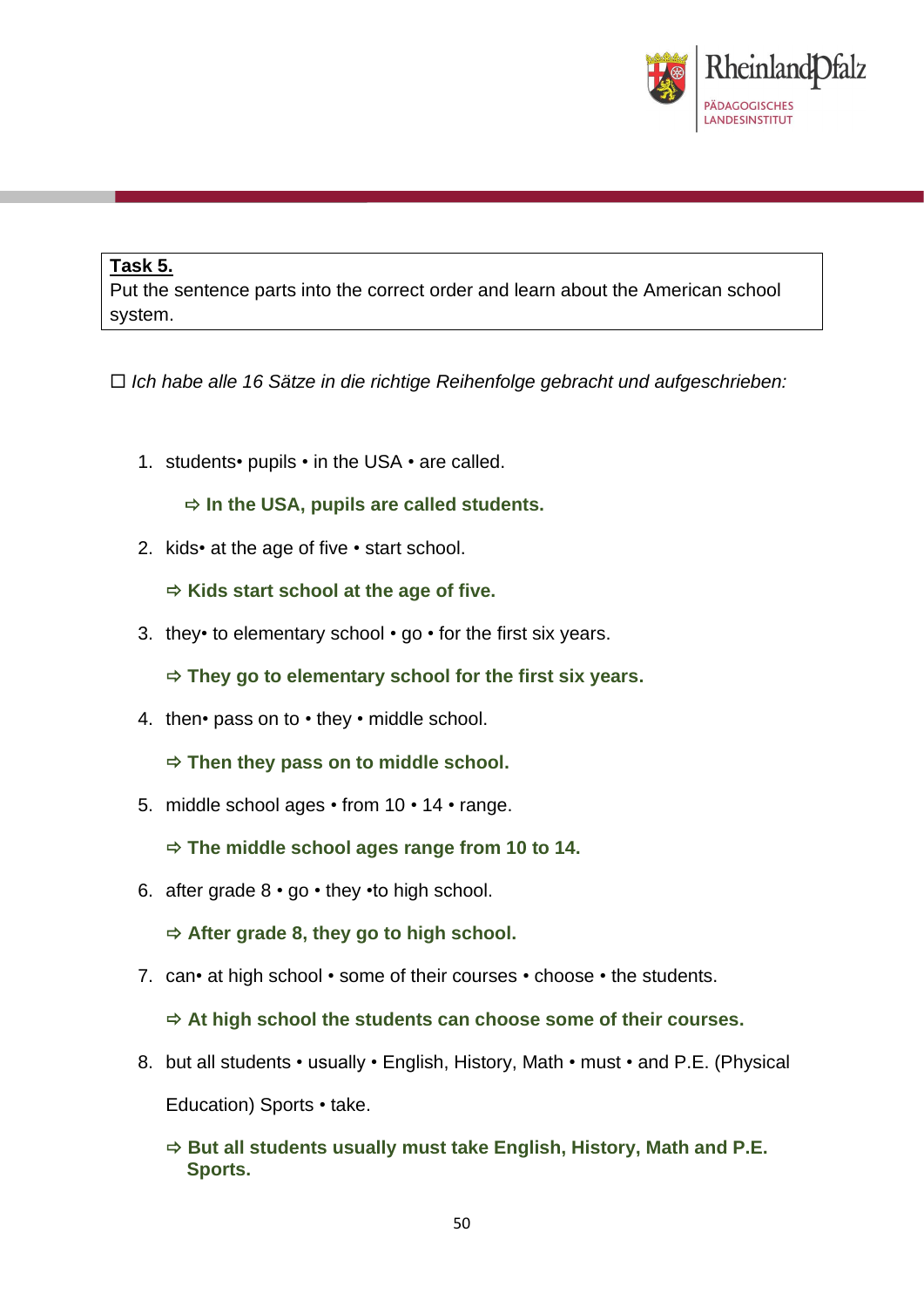

9. as • we know it • from Germany • no classes • there are.

**There are no classes as we know it from Germany.**

10. fixed classroom • them • for the lesson • teachers have their • and students

visit

- **Teachers have their fixed classroom and students visit them for the lesson.**
- 11. at a dress code school uniforms or American schools there often are.
	- **At American schools there often are school uniforms or a dress code.**
- 12. there a dress code for teachers is• too!

**There is a dress code for teachers too!**

13. many students • often - to school • come • by car • already • as they can take •

driving lessons • at the age of 15.

- **Many students often come to school by car, as they can take driving lessons already at the age of 15.**
- 14. at 3:30 pm at around 8:30 am school and finishes starts.
	- **School starts at around 8:30 am and finishes at 3:30pm.**
- 15. eight classes usually there are a day.

**Usually, there are eight classes a day.**

16. after school • do • some students • extracurricular activities

**After school, some students do extracurricular activities.**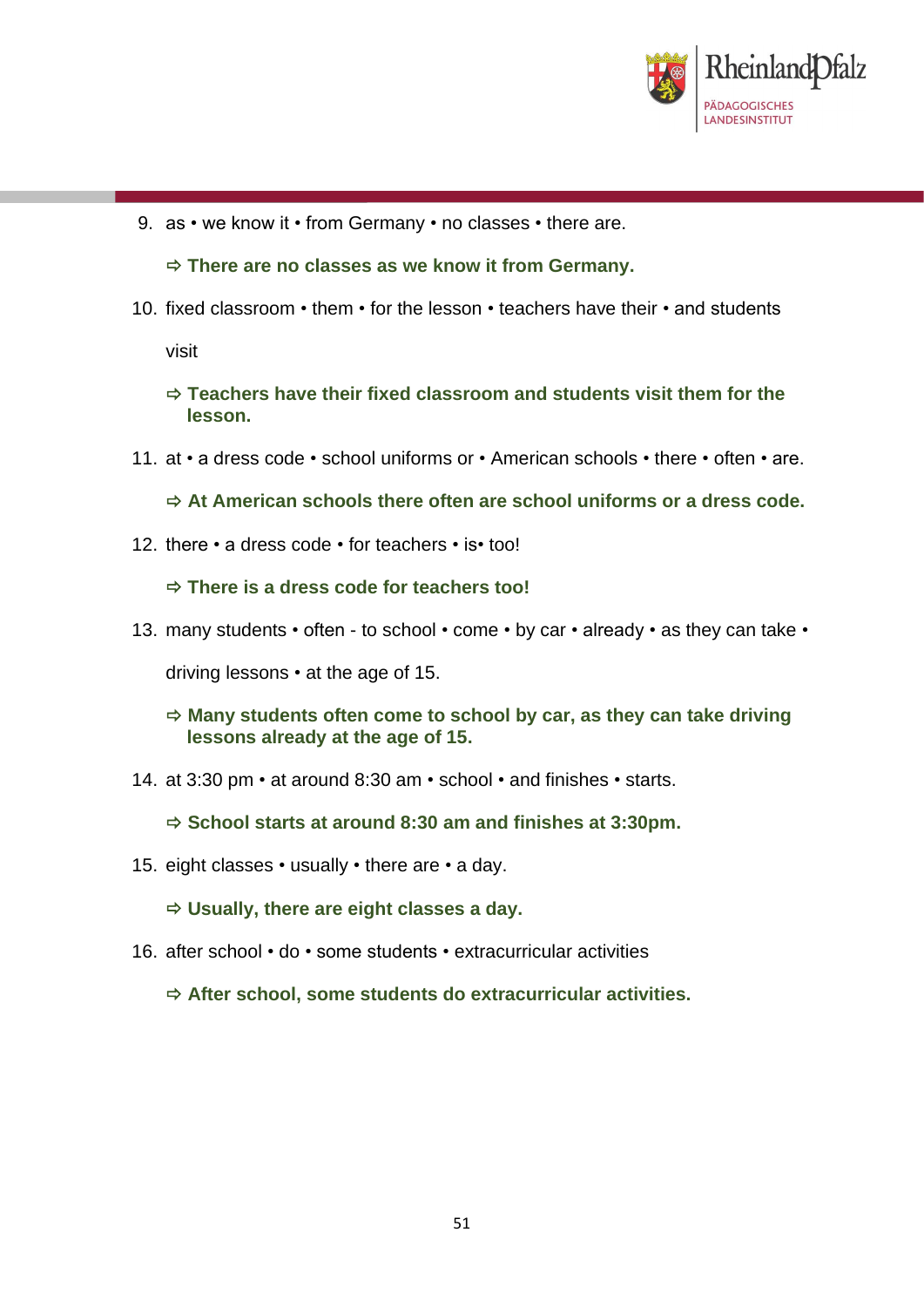

### **Task 6.**

Complete the following sentences. Fill in the comparative or superlative form of the adjectives and adverbs in brackets and add "than"

*Ich habe alle 7 Sätze mit den richtigen Formen vervollständigt:*

- 1. The Rocky Mountains are **the highest** mountains in the USA. (high)
- 2. In the USA, there are **more** big cities than in Germany. (many)
- 3. Death Valley is **hottest** and **driest** place in the USA. (hot, dry)
- 4. Flying from coast to coast is **faster** than traveling by train, but crossing the USA by train can be **more interesting**. (fast, interesting)
- 5. Most Native American and Afro African Americans still have to try **harder** than white people to get a good job. (hard)
- 6. The summers in California are **longer** than the summers in New York. (long)
- 7. Most immigrants who come to the USA learn English. Children often speak English **better** than their parents because they practice **more often** (good, often).

**Task 7.** Simple past or past perfect? Fill in the right form of the verb!

*Ich habe alle Sätze mit den richtigen Formen vervollständigt:*

Last Friday I and my new friend Alex **went** (go) to Charleston to go shopping. I **needed** (need) new jeans and Alex **wanted** (want) to buy a T-shirt for himself. When we **arrived** (arrive) at the mall, the parking lot **was** (be) full. Alex, who does not like shopping, **began** (begin) to wish we **had stayed** (stay) at home. Finally,we **were able** (be able) to find a parking space. We **went** (go) first to a big department store.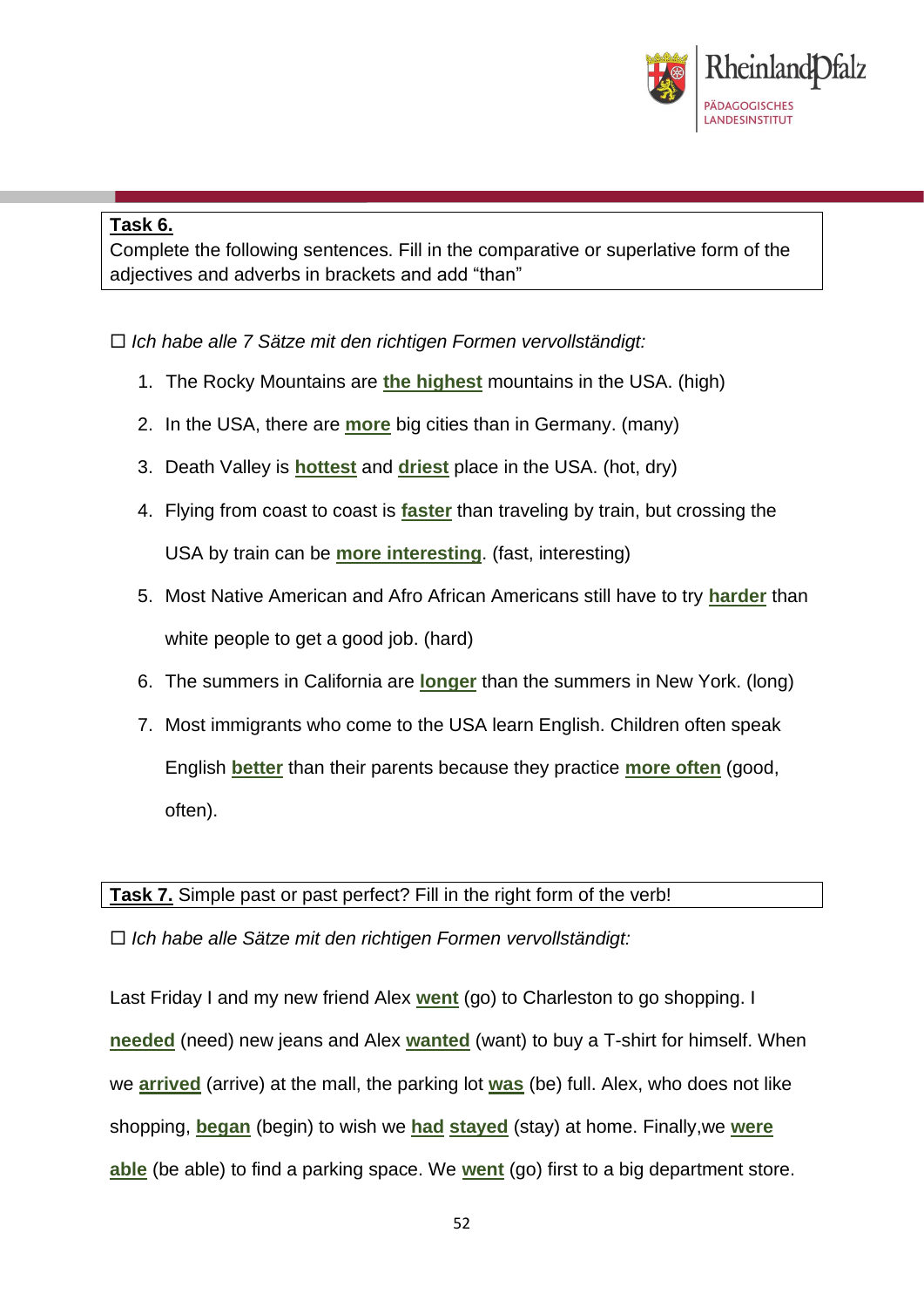

But I **was** (be) disappointed, I **didn't like** (not like) any of the jeans in that store. After Alex **had bought** (buy) a T-shirt for himself we **went** (go) to another store. We **had never been** (never be) in this store before. Thomas **found** (find) cool jeans and **took** (take) two T-shirts, and a nice sweater. It **was** (be) then one o'clock so Alex and I **went** (go) to a hamburger place in the mall. After we **had had** (have) lunch we **decided** (decide) to go to the movie theater.

**Task 9.** Complete the following sentences. Use "who", "whose", "which", or a contact clause.

*Ich habe alle 9 Sätze mit dem richtigen Relativpronomen vervollständigt:*

- 1. Abraham Lincoln was the President of the USA **whose** aim was to abolish slavery.
- 2. Memorial Day is the holiday **which** Americans use for the first picnics of the year.
- 3. George Washington was the man **who** led the American army during the War of Independence.
- 4. The War of Independence was a war **which** was fought between Britain and its American colonies.
- 5. The Boston Tea party was the event **which** started the War of Independence.
- 6. Martin Luther King, Jr. was a man **who** advanced civil rights through nonviolence.
- 7. Thanksgiving is a national holiday in the USA **which** costs the lives of many turkeys.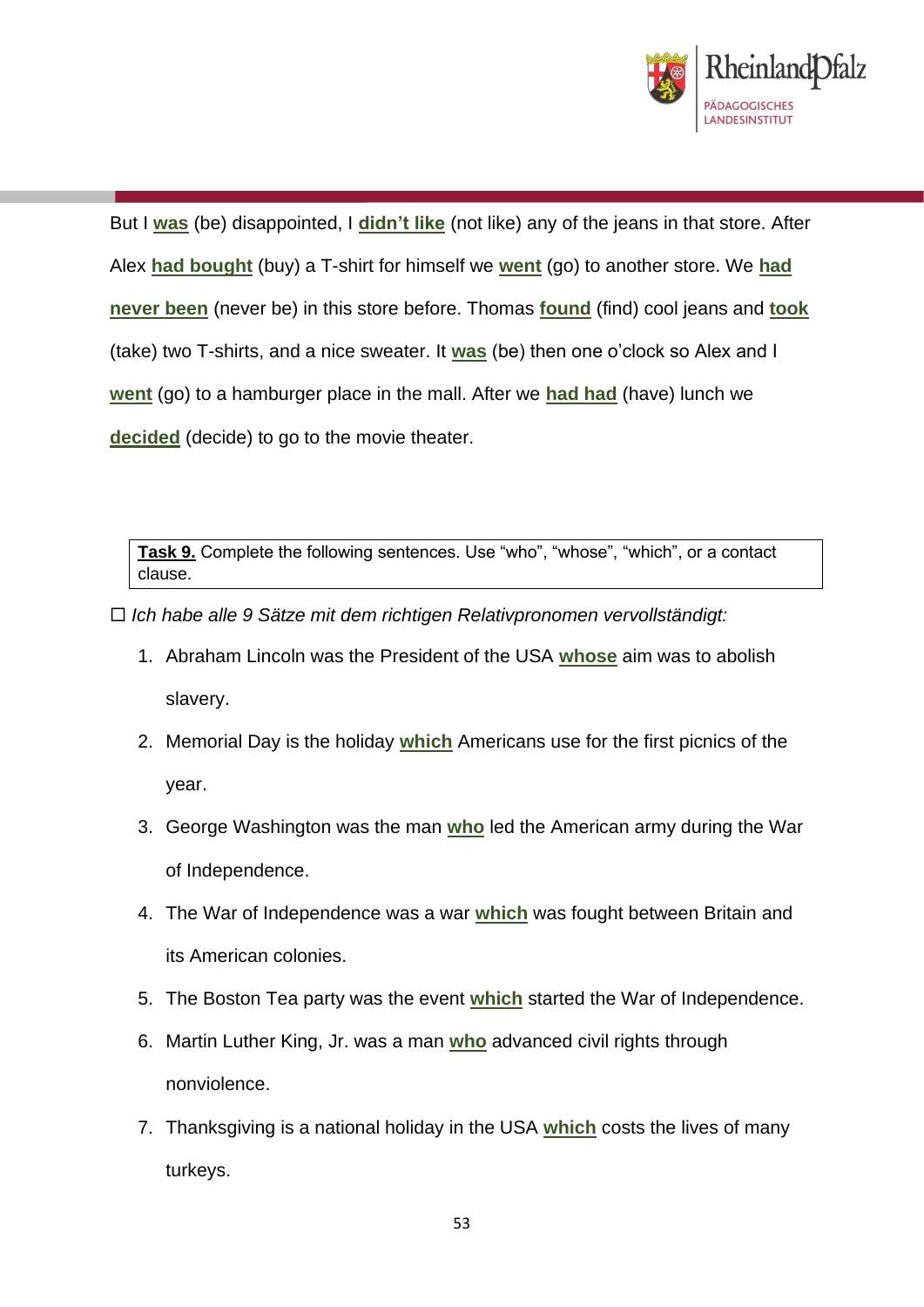

- 8. On Halloween, kids **who** are dressed up, ring the doorbell and ask for treats gifts.
- 9. Neil Armstrong was the first person **who** walked on the moon.

**Task 10.** Scan the texts above again. They give you a lot of information on South Carolina. Complete the acrostic!

(An acrostic = a poem in which every line starts with the letter of the word.

 *Ich habe alle das Akrostichon (auf Englisch einfacher: acrostic) komplett aufgeschrieben*.

| <b>Somewhere</b>     |
|----------------------|
| Only                 |
| <b>USA</b>           |
| <b>True</b>          |
| <b>High School</b>   |
|                      |
| <b>Counselor</b>     |
| <b>America</b>       |
| <b>Really</b>        |
| <b>Original</b>      |
| Love                 |
| <b>International</b> |
| <b>New</b>           |
| <b>Amazing</b>       |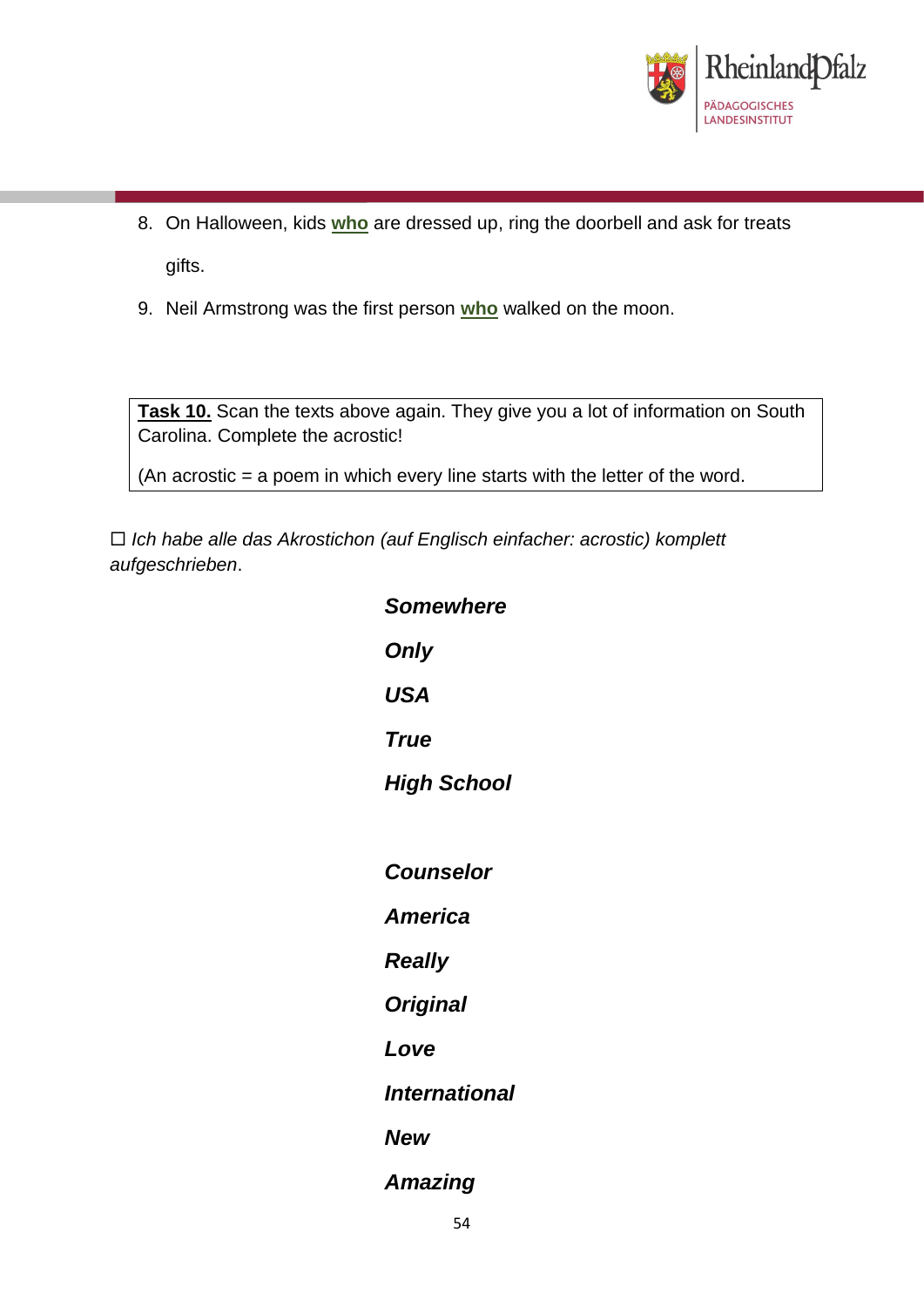

## **TOPIC 2: Travelling to Canada**

#### **Task 1.**

Which photo(s) do you like best? Choose at least two photos and describe them.

 *Ich habe mir zwei Fotos ausgesucht und diese in jeweils mindestens 10 Sätzen beschrieben. (Bei Bedarf habe ich mir Hilfe aus den Formulierungsvorschlägen geholt und die Beispielbeschreibung durchgelesen.)*

**Task 2.** Make a mindmap!

 *Ich habe eine Mindmap gemacht und sie mit den Fakten aus der Infobox vervollständigt:*

Canada's national **winter sport** is **ice hockey**. They have **long winters** in Canada, about **5 months**.

Canada has **fewer inhabitants than Germany** (about **33 m. Canadians** compared with about **83 million Germans**)

Canada is big. It is the **second largest country of the world**. There are **large forest areas & endless landscapes**.

About **50% of Canadians have French or British roots**, but today it is a **multicultural place**.

Canadians love to go **camping, canoeing, hunting, snowshoeing, fishing** …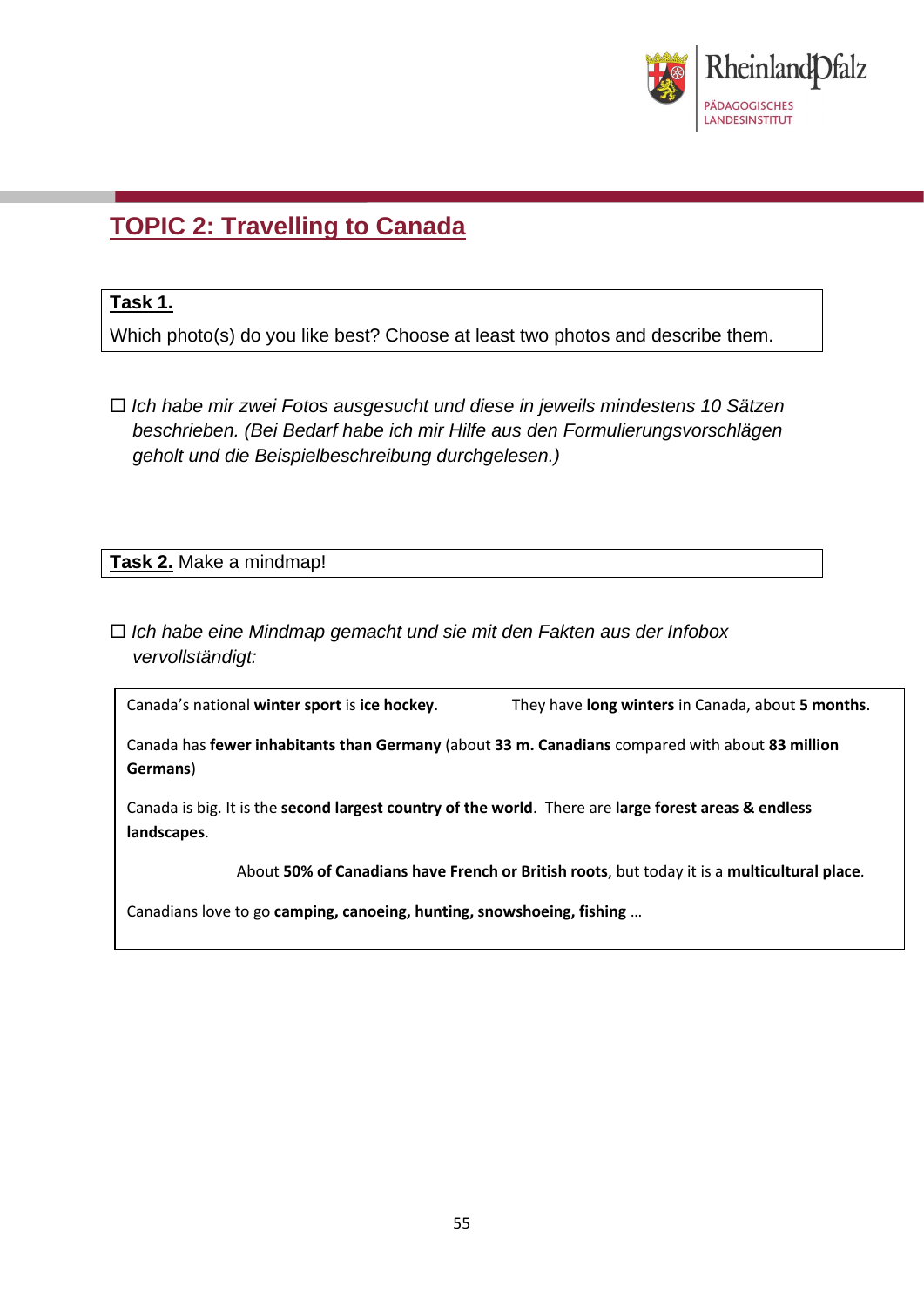

**Task 3.** Read the following blog entry written by Andrea, who is from Germany and went to Canada. Unfortunately, the computer mixed up some of her verb forms. Put the verbs in brackets into the simple past.

 $\Box$  Ich habe alle Sätze mit der richtigen Form des simple past vervollständigt:

"Some years ago, I **spent** (spend) three months in beautiful Canada, a country where I had never been before. I **was** (be) lucky to get accepted for a school exchange programme. When representatives of the Ministry of Education **chose** (choose) me to participate in the exchange programme I **was** (be) so happy and very excited.

My guest host family has lived in Vernon for many years, British Columbia, which is on the west coast of Canada. I **wrote** (write) an email to them to present myself and ask for information about my exchange partner and host sister Taralynn.

Finally, at the end of August, my parents **took** (take) me to Frankfurt Airport where all German exchange students from Rhineland Palatinate **met** (meet). The plane **flew** (fly) to Vancouver (where we were supposed to meet our host families). We all **stayed** (stay) with host families in the province of British Columbia. But this province is so huge, it is as large as the combined area of Germany, France, Belgium, the Netherlands and Austria. So, I **had** (have) to take a connecting flight to Kelowna where my host parents **picked** (pick) me up. Then we **drove** (drive) to the neighbouring city, Vernon. When we **arrived** (arrive), my host family **showed** (show)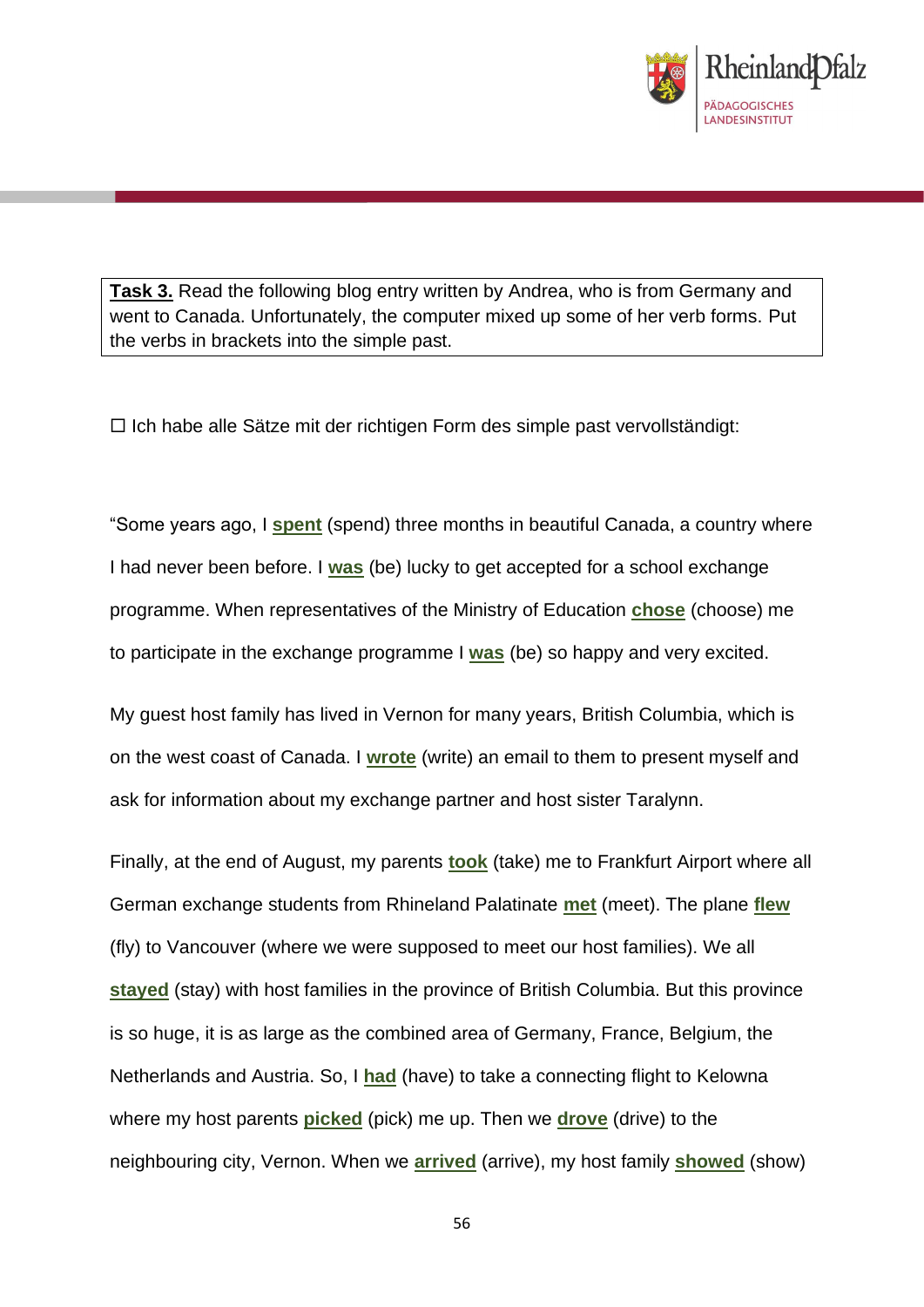

me their house and my room for the next ten weeks. Besides my host sister I also **had** (have) a host brother called Justin. I very much **liked** (like) the house and my new family for the upcoming months.

Every weekend we **went** (go) to the mountains. Sometimes we just **went** (go) hiking. Other times we **went** (go) fishing and I **tried** (try) fly fishing and we **ate** (eat) the fish for supper. Or we **had** (have) barbecues on the veranda of the house in the evening. We also **went** (go) by boat on Okanagan Lake and Kalamalka lake. Here we also **went** (go) on a banana boat ride which **was** (be) a lot of fun.

There **was** (be) one mall in the city which we also **visited** (visit) from time to time to buy new hoodies and eat ice cream or burgers.

One weekend we **went** (go) up all the way north to Prince George, which **was** (be) about an eight-hour-drive, to visit the grandparents. Unfortunately, we **saw** (see) a dead bear on the road which had been hit by a car. That **was** (be) pretty sad.

At school, I **had** (have) four subjects: English, French, PE which stands for physical education, and Band, which means doing music with an orchestra I **joined** (join) with my flute. We **played** (play) movie themes of *Star Wars, Jurassic Park* and *Lord of the Rings.* That **was** (be) a lot of fun. And we **gave** (give) a concert on Remembrance Day in November in the big ice hockey stadium of the city and e.g. **played** (play) the Canadian National Anthem and. In PE we **played** (play) American football, baseball or soccby, which is a mixture of rugby and soccer. You use the foot when the ball is on the ground, but you can also catch the ball with your hands and run like you do in a rugby game. In English class we **read** (read) and **analyzed** (analyze) short stories,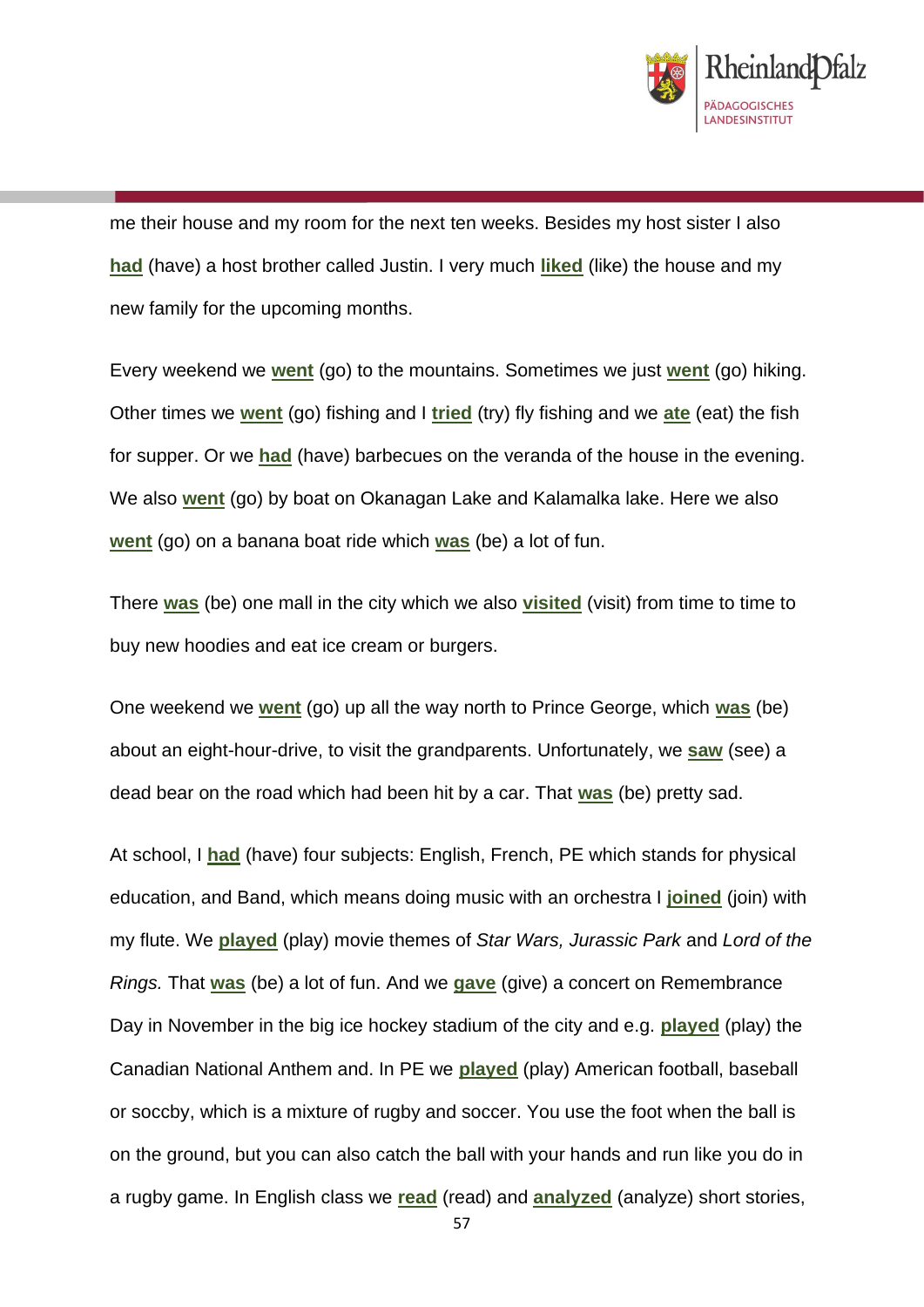

e.g. by Ernest Hemingway and Edgar Allan Poe. That **was** (be) super interesting. My host mum **helped** (help) me when I had difficulties with vocabulary or understanding and analyzing the meaning of the stories. I really **enjoyed** (enjoy) this class. In French class it **was** (be) always funny because we **tried** (try) to learn vocabulary by doing pantomime.

I **had** (have) a great time in Canada and with my host family, and I **was** (be) sad to leave them in November and go back to Germany. But I **came** (come) back with a lot of very good, happy and exciting memories which I am very thankful for. Then, half a year later, I **was able** to (be able to) welcome my host sister in Germany and she **stayed** (stay) with my family and attended my school in Hermeskeil for three months as well. So far we are still in contact and I'm sure I will visit them again one day. I hope that more people can experience something like this as I **could** (can) during my time at school."

#### **Task 4.**

Try to use the following modals and their substitutes in your letter. Write at least 150 words.

- $\Box$  Ich habe einen Brief mit mindestens 150 Wörtern geschrieben, in dem ich mich einer kanadischen Gastfamilie vorstelle und über typische Fakten für deutsche Teenager berichte.
- $\Box$  Ich habe möglichst viele Modalverben und deren Ersatzformen aus den Tabellen in meinem Brief verwendet.